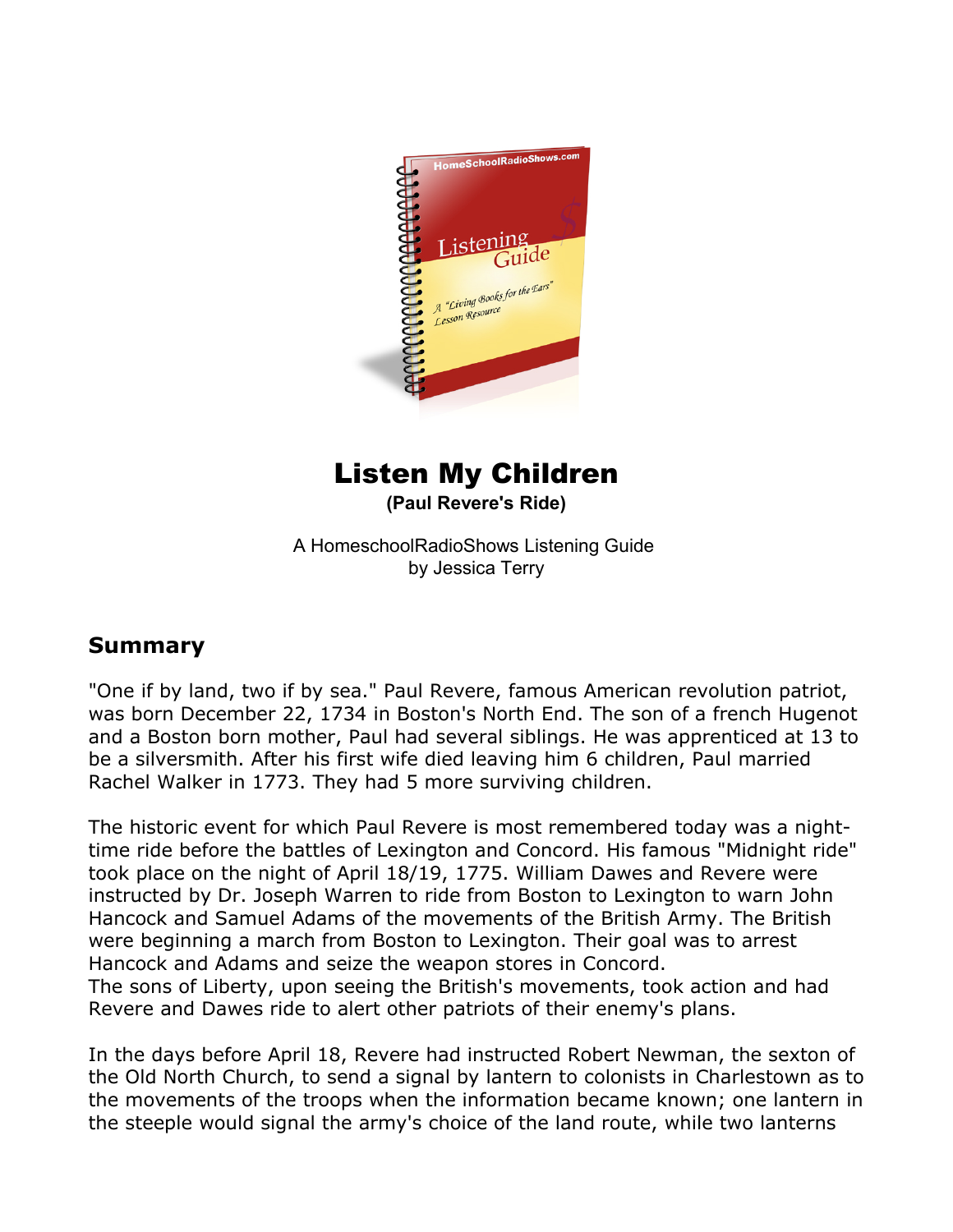would signal the route "by sea" across the Charles River. This was done to get the message through to Charlestown in the event that both Revere and Dawes were captured. Newman and Captain John Pulling momentarily held two lanterns in the Old North Church as Revere himself set out on his ride, to indicate that the British soldiers were in fact crossing the Charles River that night. Thus came the famous saying "one if by land, two if by sea."



Riding through present-day Somerville, Medford and Arlington, Revere warned patriots along his route - many of whom set out on horseback to deliver warnings of their own. By the end of the night there were probably as many as 40 riders throughout Middlesex County carrying the news of the army's advancement. Revere certainly did not shout the famous phrase later attributed to him ("The British are coming!"), largely because the mission depended on secrecy and the countryside was filled with British army patrols and loyalists to the crown. Revere's warning, according to eyewitness accounts of the ride and Revere's own descriptions, was, "The regulars are coming out!" Revere arrived in Lexington around midnight, with Dawes arriving about a half hour later.

Revere's role was not particularly noted during his life. In 1861, over 40 years after his death, the ride became the subject of **"Paul Revere's Ride"**, a poem by **Henry Wadsworth Longfellow.**

*Listen, my children, and you shall hear,*

O*f the midnight ride of Paul Revere,*

*On the eighteenth of April, in Seventy-Five;*

*Hardly a man is now alive*

*Who remembers that famous day and year.*

Because he was famed after his death for his role as a messenger, Revere's name and his "midnight ride" are well-known in the United States as a patriotic symbol.

For more research on Paul Revere... <http://www.paulreverehouse.org/> [http://www.cvesd.k12.ca.us/finney/paulvm/h2\\_hist.html](http://www.cvesd.k12.ca.us/finney/paulvm/h2_hist.html)